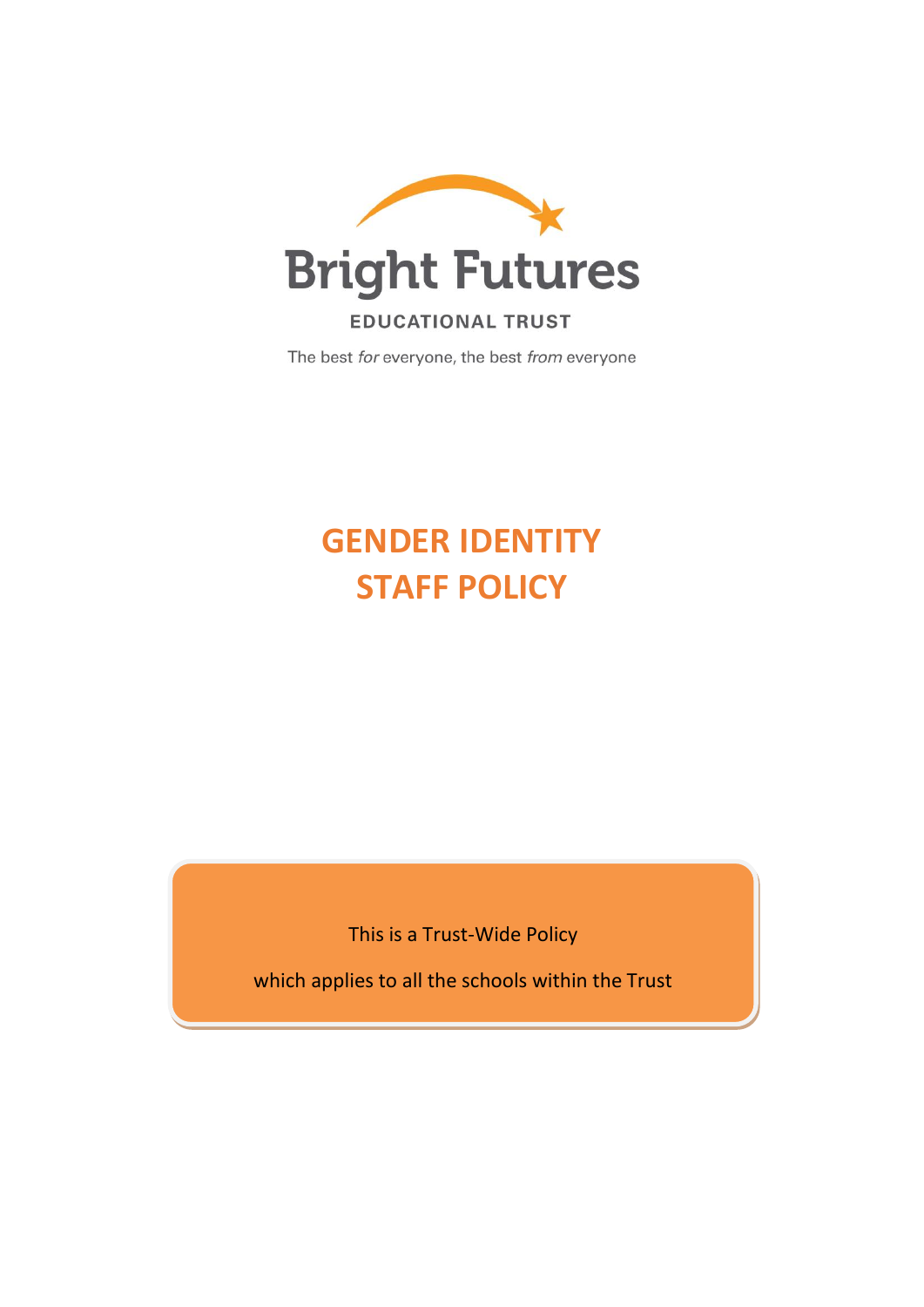| Date of Policy Approval:  | <b>June 2018</b><br>(Transitioning at<br>work)<br>November 2021<br>review & update |
|---------------------------|------------------------------------------------------------------------------------|
| Owner of Policy:          | Director of HR &<br><b>Strategy</b>                                                |
| Authorised By:            | <b>Executive Team</b>                                                              |
| <b>Policy Review Date</b> | January 2024                                                                       |
| Distribution:             | <b>All Staff and</b><br>governors                                                  |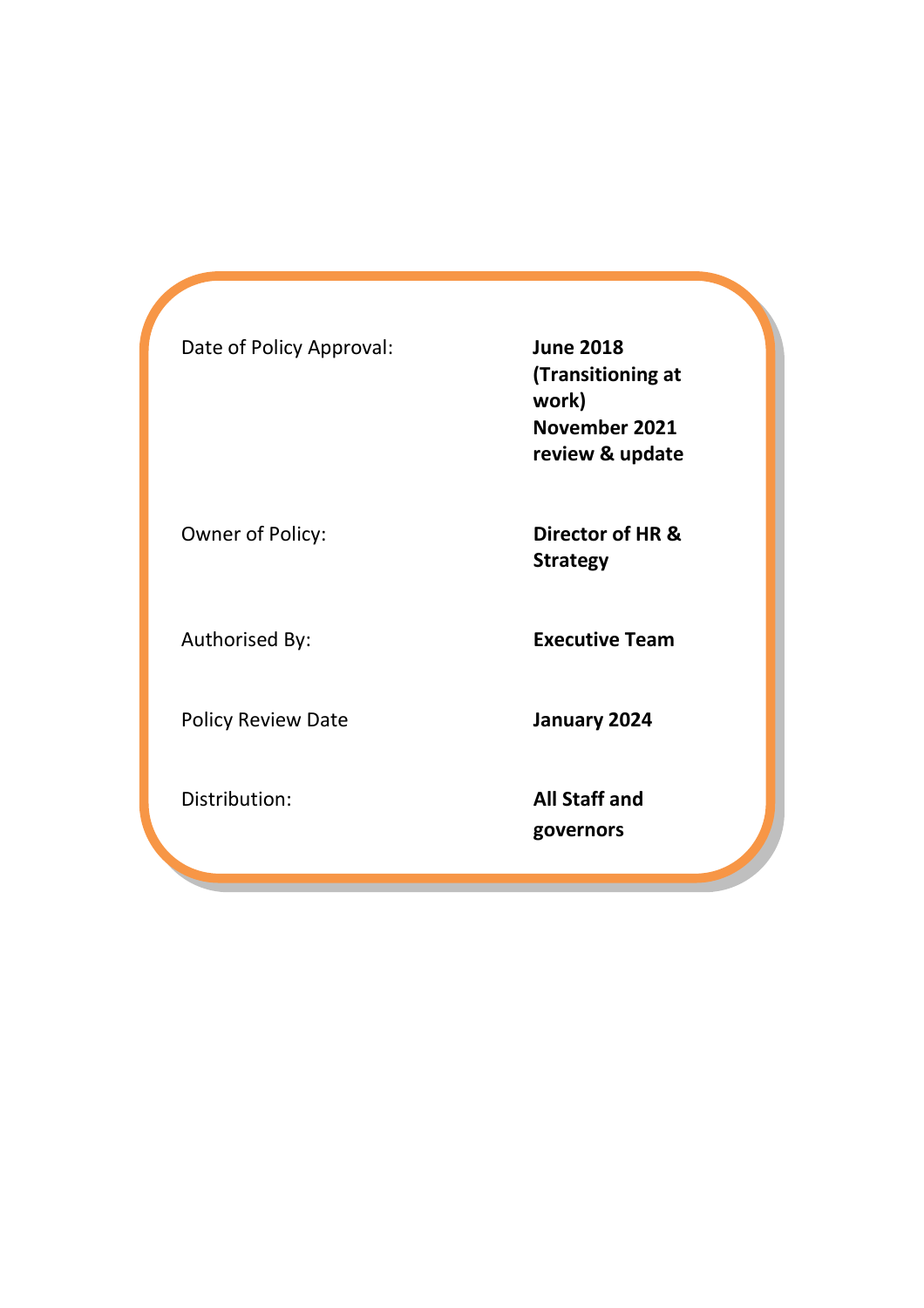

# **GENDER IDENTITY**

Bright Futures Educational Trust's (the Trust) Strategy underpins all aspects of this policy and the way in which it will be applied. These elements are:

- Our vision, the best *for* everyone and the best *from* everyone;
- Two of our values; **Community**: We work together for a common purpose acknowledging our diversity as strength and **Integrity**: We do the right things for the right reasons;
- Two of our commitments: Equality, Diversity and Inclusion and **Supportive, challenging and fair**

Bright Futures Educational Trust (the Trust) is committed to the inclusion of any staff who are intending to transition their gender; are in the process of; have transitioned; identify as non-binary or identify themselves as intersex\*

We will create a safe environment where these employees are supported, included, treated with dignity and respect and can express their gender identity freely and positively. Bright Futures recognises the benefits and experiences that all employees can bring to the workforce. We also understand that every person's circumstance is unique.

# **What is this Policy for?**

The aim of this policy is to outline how Bright Futures supports its employees intending to transition, are transitioning, have transitioned and who identify themselves as non-binary or intersex\*.

# **Who is this policy for?**

This policy is relevant to all members of staff as well as those who intend to transition and identify themselves as non-binary or intersex\*. All employees and governors and academy trustees have a responsibility to comply and support this policy. All employees should report any breaches of policy that they witness, whether by colleagues, or other third parties, to their line manager immediately.

# **Policy Definitions and Standards**

# **\*Definitions**

# **Transitioning**

For the purposes of this policy the term trans will be used throughout. Trans is an umbrella term to describe a range of people whose gender identities are not the same as the sex they were assigned at birth.

Gender dysphoria is a clinical term for when someone experiences a mismatch between their sex and their gender identity. Discomfort and distress can come from hiding their identity, prejudice and discrimination, and/or not being supported.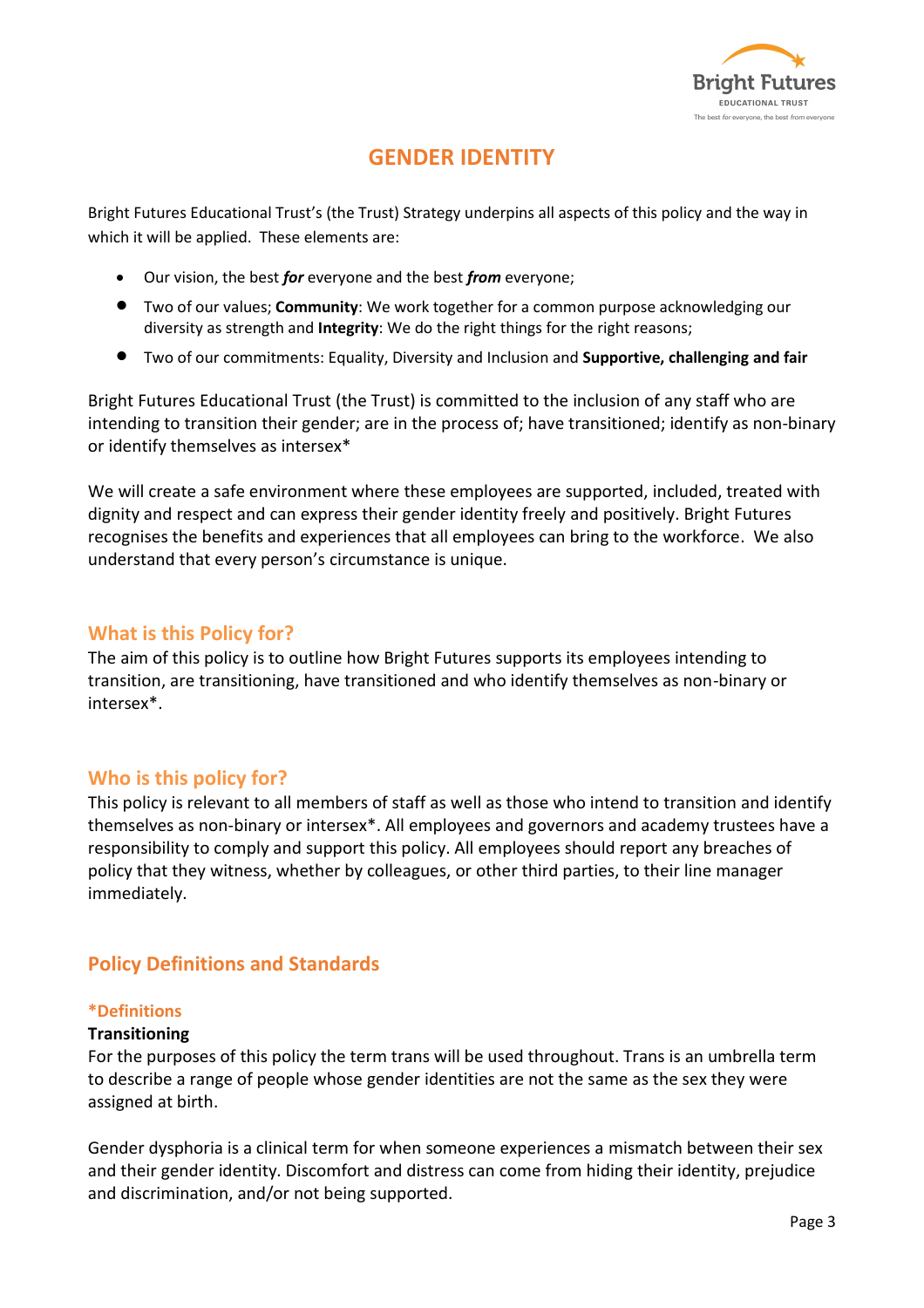

Transitioning describes the steps a trans person may take to live in the gender they identify with. Every person's transition is unique and will involve different things. There is a lot of focus on medical transitions, but not all trans people want or can access hormone therapy and surgeries. Transition may involve purely social aspects such as telling friends, family and colleagues, dressing differently, and changing names, pronouns and/or official documents. There is no 'right' or 'wrong' way to transition. A person's transition is private and individual, so it is inappropriate to ask questions about trans people's bodies.

# **Non-binary**

This is a term used to describe people who identify with a gender that is different from their assigned gender, although some non-binary people do not consider themselves transgender. It is a term used to describe someone who does not identify with a binary gender, they may be neither man nor woman, both man and woman, or take another approach to gender entirely

# **Inter-sex**

'intersex' is a naturally occurring variation of human development and there are a number of intersex variations – in some cases the appearance at birth is neither clearly male nor female

# **Legislation**

Trans, non-binary and intersex employees may be protected by two key pieces of legislation:

- Equality Act 2010:
	- o Outlaws discrimination related to the protected characteristic of Gender Reassignment. If an employee identifies that they have gender dysphoria and the condition has a substantial and long-term adverse impact on their ability to carry out day-to-day activities, they may also be protected under the provisions in the Equality Act 2010 relating to the protected characteristic of disability
	- $\circ$  Sex, or gender is a protected characteristic under the Equality Act. The Act prohibits direct, indirect, victimisation or harassment as a result of sex/gender.
- Gender Recognition Act 2004: Allows trans people to obtain a Gender Recognition Certificate and have the correct gender marker on their birth certificate.

In addition to these two pieces of legislation, the Human Rights Act 1998 and the General Data Protection Regulation (Data Protection Act 1998) are also relevant to trans, inter-sex and nonbinary employees.

# **Transition or gender identity care plan**

There is no requirement for an employee to tell their employer or colleagues about their intention to transition, identify by a different gender, or identify as intersex or non-binary; or for the employer or colleagues to ask questions about a person's trans status or history. It is unlawful to disclose an employee's trans history or status without their explicit consent.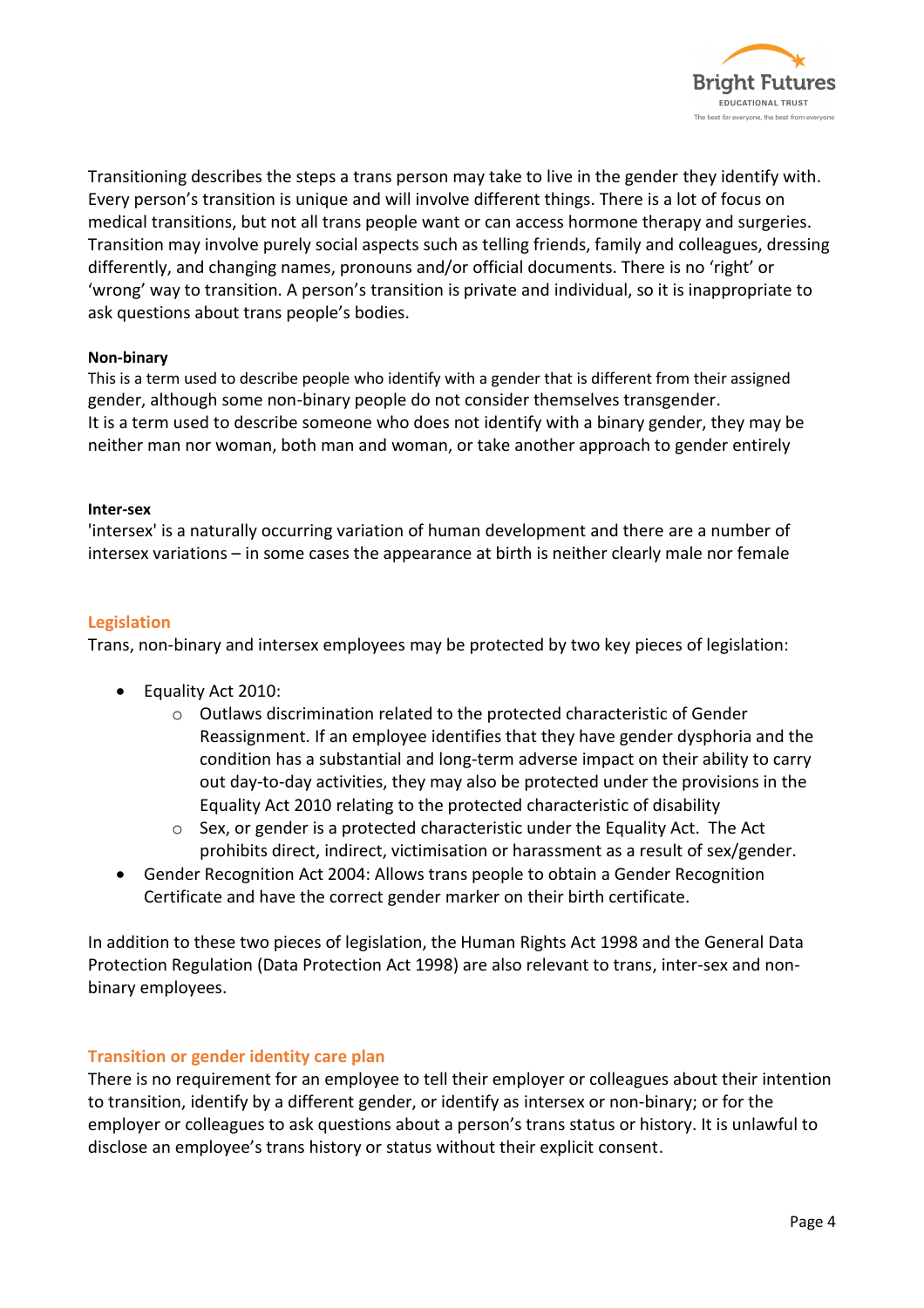

Any employee who decides to disclose their intention to transition, identify by a different gender, or identify as non-binary; should inform their line manager, HR colleague or a senior member of staff and agree a main point of contact who will help manage the transition from the organisation's perspective. Employees are encouraged to discuss their plan with their union and/or support network.

A Care Plan will be put in place so both parties can confirm the detail and timing of key dates and actions before, during and after the employee's transition, or identity change. This process will be led by the employee and no action will be taken without their explicit prior consent.

The care plan is a commitment from Bright Futures to support the employee at all stages of their change, act in their best interests and in accordance with their wishes. The drafting of the care plan can be led by the employee, with their agreed main point of contact and a trade union representative present, if the employee requests their attendance. The plan is a completely confidential document and access is restricted to named persons approved by the employee and with their permission. The care plan will be reviewed at each significant stage of the employee's change or more frequently if necessary. All actions will be taken in consultation with the employee.

# **Privacy**

Bright Futures supports employees in making decisions about if, who, when and how they share information about their trans/gender status, history or gender identity and recognises employees' rights to discuss their gender identity and transition openly if they choose to do so or keep that information private. It is important to know that it is unlawful to disclose an employee's trans/gender history or status without their explicit consent.

Management, HR staff and colleagues must not disclose any information that may reveal an employee's trans/gender status or intention to transition. Any breaches of confidentially and or data privacy, regarding an employee's trans status or history will be treated in a serious manner and dealt with under the bullying and harassment policy and disciplinary procedure.

Should colleagues and the school community learn of or be informed about an employees' intention to transition, Bright Futures is committed to supporting the individual in managing this situation.

# **Names/pronouns**

Pronouns are the words we use which can depend on a person's gender. Pronouns used correctly are one of the easiest ways to show respect for someone's identity. Some people use 'he' and 'she', while some prefer gender-neutral pronouns like 'they'. You can ask 'what are your pronouns?'

Employees will be addressed by the name and pronouns that correspond to their gender identity and that they have requested to be used at all times.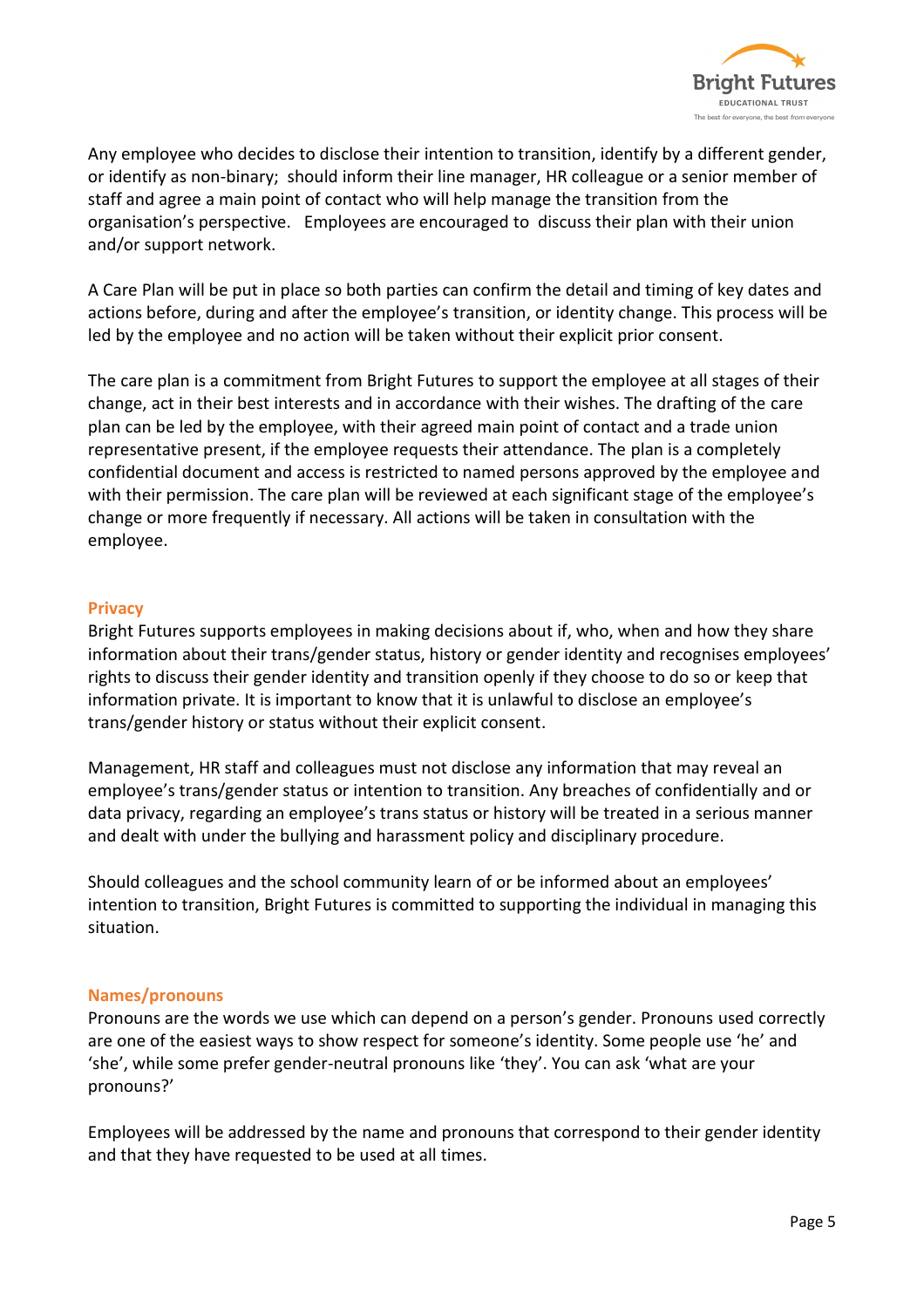

Intentionally and persistently misgendering or using colleagues' previous names would amount to harassment and will not be tolerated. Breaches of this policy will be treated in a serious manner and dealt with under the bullying and harassment policy and disciplinary procedure.

# **Records**

Any employee wishing to change their pronouns, name or gender does not need a Gender Recognition Certificate or an updated birth certificate to do so. Upon request of the employee Bright Futures shall update all records, including archived records with the employee's new details. Any name badges, signs, photographs or email addresses will be updated as soon as practicable.

Where archival records cannot be updated or replaced, or cannot be updated without a Gender Recognition Certificate, which includes pensions and insurance, these records will be kept separate from the records of other staff and will only be accessed by named persons approved by the employee and with their permission.

# **Facilities**

Employees do not require a Gender Recognition Certificate or to have undergone any medical procedures to use facilities that correspond with their gender identity. Where single sex facilities are available, employees can use those which correspond with their gender identity without fear of bullying or harassment. Trans employees will never be asked to use accessible or unisex facilities exclusively unless they are preferred by the employee. If possible, gender neutral facilities will be made available for employees who prefer to use unisex facilities.

# **Dress code and work wear**

Bright Futures fully supports employees who wish to change their gender presentation. Employees have the right to follow any dress code that is consistent with their gender identity. Where an employee is required to wear uniform, employees can wear the uniform that corresponds with their gender identity. Bright Futures will ensure that the employee has access to a new uniform well in advance of their intended transition. If possible gender-neutral uniforms should be made available and the organisation's dress code should not prescribe specific dress code for men and women.

# **Time off/absences**

Bright Futures appreciates that every person's transition/gender identity is unique, can involve many different aspects and that time off work will vary according to the needs of the individual. Any sickness absence, following the usual certification requirements, associated with an employee's transition will be treated in the same way as other sickness absence with the same sick pay and leave entitlements. Time off related to the employee's transition will not be used against employees when considering them for promotion or pay progression.